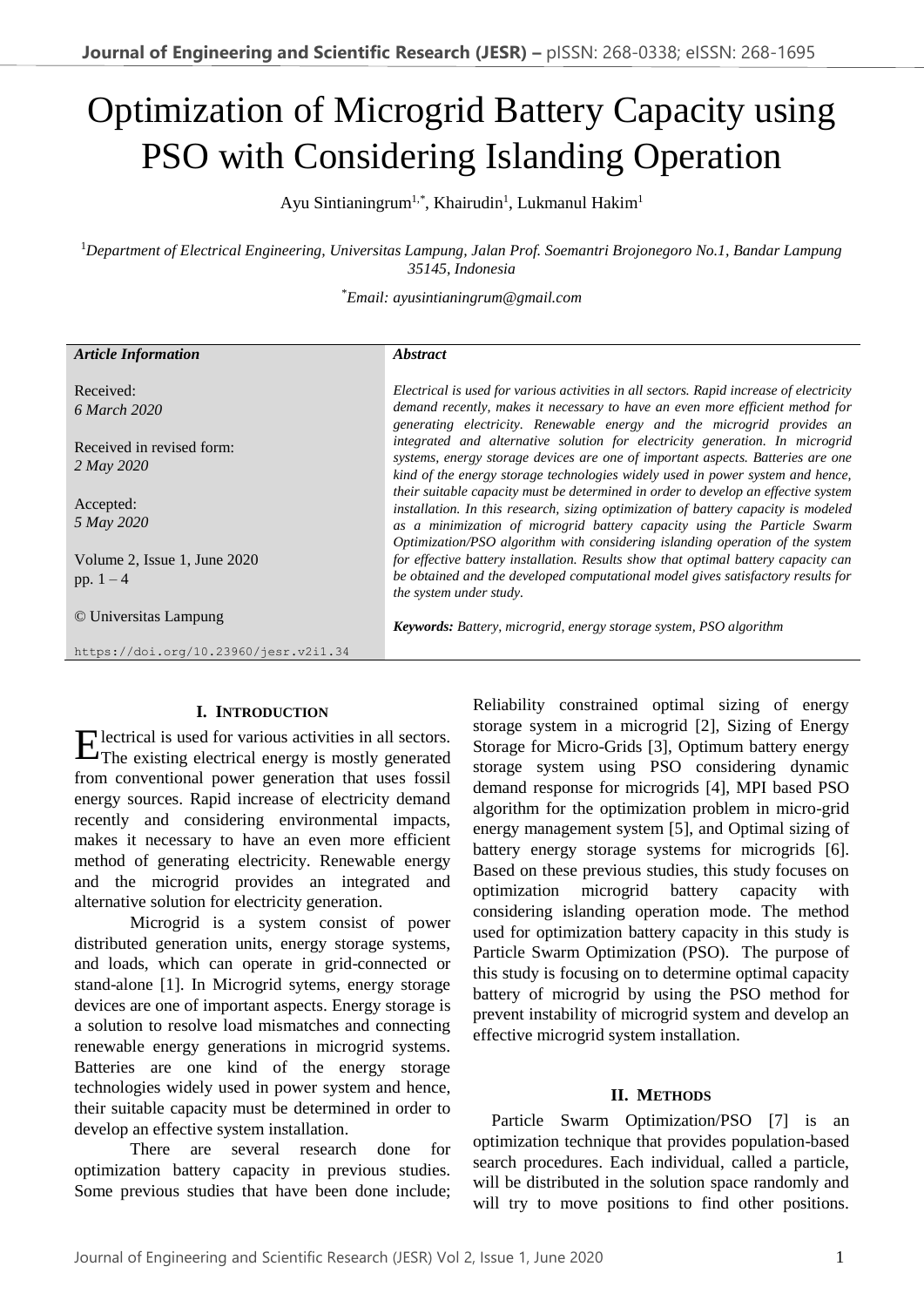These particles are moved around in the search-space and the movements of the particles are guided by their own best known personal position in the search-space as well as the entire global best known position. Each particles have fitness values which are evaluated by the fitness function to be optimized, and have velocities which direct the positions of the particles. The particles swarm through the search space by following the current optimum particles. Fig. 1. shown a visualization of changes in the position of particles to find the best position.



**Fig. 1.** A Visualization of Position of Particles to Find the Best Position.

Particles in each space have positions which are then encoded as coordinate vectors. The position vector is considered as a state occupied by a particle in the search space. Each position in the search space is an alternative solution that will be evaluated using the objective function to be optimized. In the PSO algorithm, the movements of the particles are guided by their personal best position in the search-space as well as the entire global best position. Each particle movement influenced by their personal best and global best [8, 9]. All of particles have fitness values and have velocities which direct the swarm of the particles. The particle maintains position in the search space, personal best position and velocity. The velocity update equation of PSO is expressed as follow.

$$
v_{t+1} = c_0 v_t + c_1 r_1(t) \times (p_t - x_t) + c_2 r_2(t) \times (\hat{p}_t - x_t)
$$
 (1)

The equation for position update of PSO is expressed as follow.

$$
x_{t+1} = x_t + v_{t+1} \tag{2}
$$

where  $c_0$  is inertial coefficient,  $c_1$ ,  $c_2$  are acceleration coefficients,  $v_t$  is is the particle's velocity at time t,  $x_t$ is particle's position at time t,  $v_{t+1}$  is velocity update,  $x_{t+1}$  is particle's position update,  $r_1, r_2$  are are random values which are regenerated every velocity update,  $p_i$ is pbest, and  $\hat{p}_t$  is gbest/global best solution.

This study was conducted with a grid connected microgrid system by considering islanding operations. In this study, IEEE 9 buses system (shown in Fig. 2) is used as one of study cases of microgrid model system to determine battery capacity based PSO algorithm.



**Fig. 2.** Single Line Diagram Case System

The optimization of microgrid battery capacity considering islanding operation in this study is accomplished using DigSilent PowerFactory DPL Script. The process of the optimization based PSO is described as follow.

1. Initialize the parameters, number of particles, lower bound, upper bound variable constraint, itermax, and define the constraint of objective function.

2. Determine the position and velocity of each particle randomly.

- 3. Initialize iteration  $i = 1$
- 4. Initialize particle  $i = 1$

5. Execute the objective functions.

6. Find particles personal best position (Pbest) and global best position (Gbest).

7. Increase iteration  $i = i + 1$ 

8. If iteration i+1  $\leq$  Itermax, go back to step 5 and update the new position and velocity for the next iteration.

9. If iteration  $i+1 \geq$  Itermax, the algorithm process stop and the optimal solution Gbest obtained.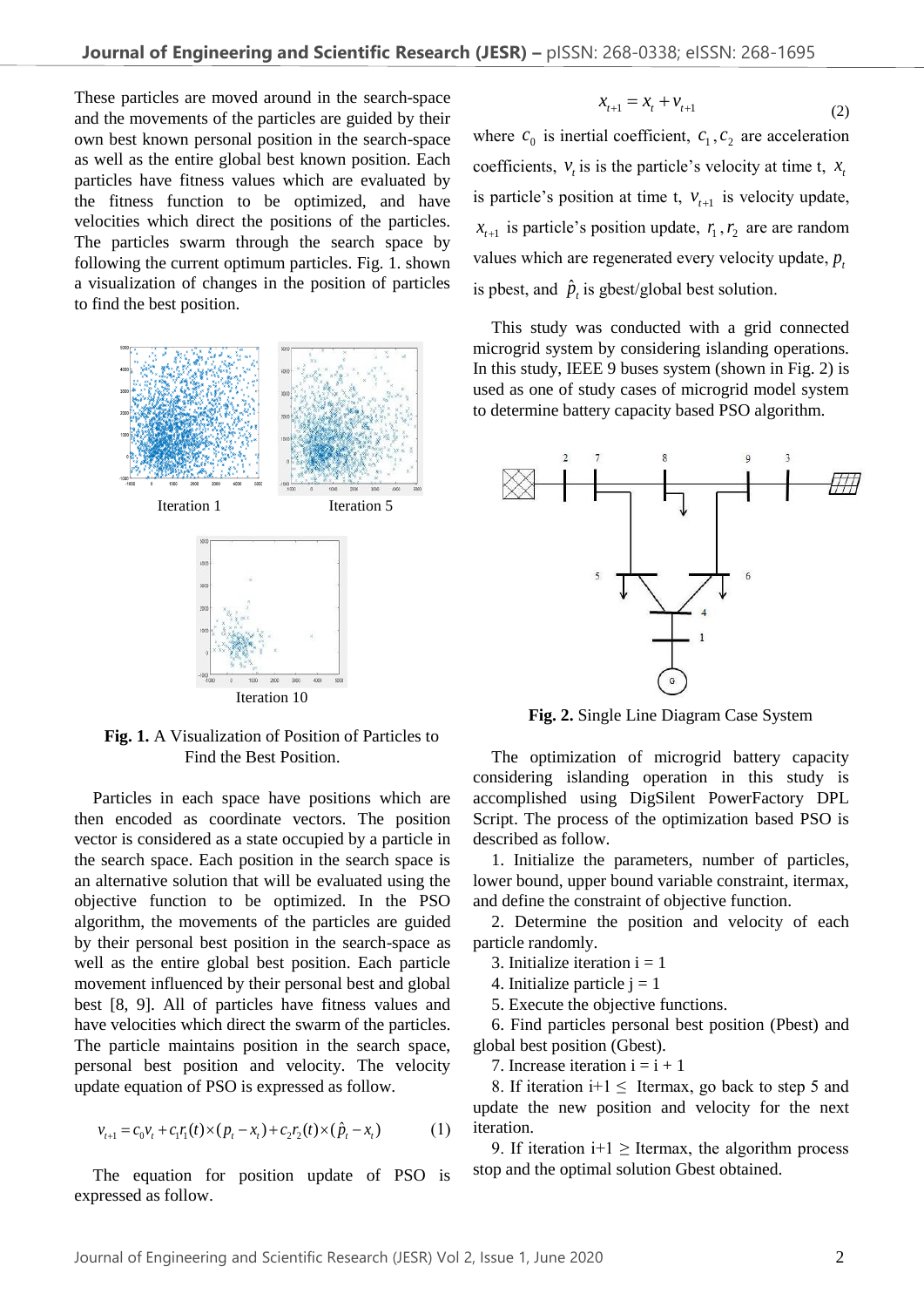The purpose of objective function in this study is to determine optimal power battery of microgrid with considering islanding operation to prevent instability of microgrid system and to develop an effective microgrid system installation. The objective function can be expressed as follow:

$$
MinF(X) = (min)P_{BESS}
$$
 (3)

the objective function is optimized under the equality power constraint as follow :

$$
\sum P_{gen} - P_{dmd} = \Delta P \tag{4}
$$

the mentioned objective function is optimized with meeting the inequality constraint as follow :

$$
P_{\min BESS} \le P_{BESS} \le P_{\max BESS} \tag{5}
$$

$$
C_{\min BESS} \le C_{BESS} \le C_{\max BESS} \tag{6}
$$

where  $P_{\text{BESS}}$  is rated power capacity of microgrid battery (MW),  $\sum P_{gen}$  is total power microgrid generations,  $P_{dmd}$  is load total,  $P_{min BESS}$  is the minimum rated power capacity of battery,  $P_{\text{max BESS}}$  is maximum rated power capacity of battery,  $C_{\text{min BESS}}$  is the minimum rated energy capacity of battery, *C*max *BESS* is maximum rated energy capacity of battery.

### **III. RESULTS AND DISCUSSIONS**

In this study the utility grid disconnected from the microgrid system and microgrid operated in islanding operation, so the microgrid operates autonomously and serving their own local demand. The PCC/point of common coupling is connecting the microgrid system to the grid utility and is able to switch the microgrid system mode to islanding if a fault occurs to the system or for maintenance. In this study to get the optimal microgrid battery capacity from the simulation results, the number of particle used is 30 and iteration used is 50 iterations. The number of iterations and particles used are efficient considering the running simulation time needed. Fig. 3 shows the PSO algorithm flow chart for the optimization battery capacity in this study.



**Fig. 3.** Flow Chart of the PSO Algorithm

In this study, the microgrid consists of two power generations. Microhydro with the output power of 1.4 MW and photovoltaic with the output power of 1 MW. The peak load of the microgrid system is 3 MW. The battery power and energy capacity obtained by the simulation results in this study are shown as in table 1.

**Table 1**. Simulation Result of Battery Capacity

|                 | <b>Battery based</b><br><b>PSO</b> | <b>Battery based</b><br><b>Power Balance</b><br><b>Method</b> |
|-----------------|------------------------------------|---------------------------------------------------------------|
| Energy capacity | 6.3218 MWh                         | 6.4 MWh                                                       |
| Power capacity  | 1.5804 MW                          | 1.6 MW                                                        |

The power stored in the battery is used to supply the load and for stabilizing the microgrid system if there is a lack of power generation also when the microgrid system operate in islanding. The simulation results obtained based PSO algorithm in this study is verified with analytic power balance system method. Fig.4. shows the graphic of the result after optimization